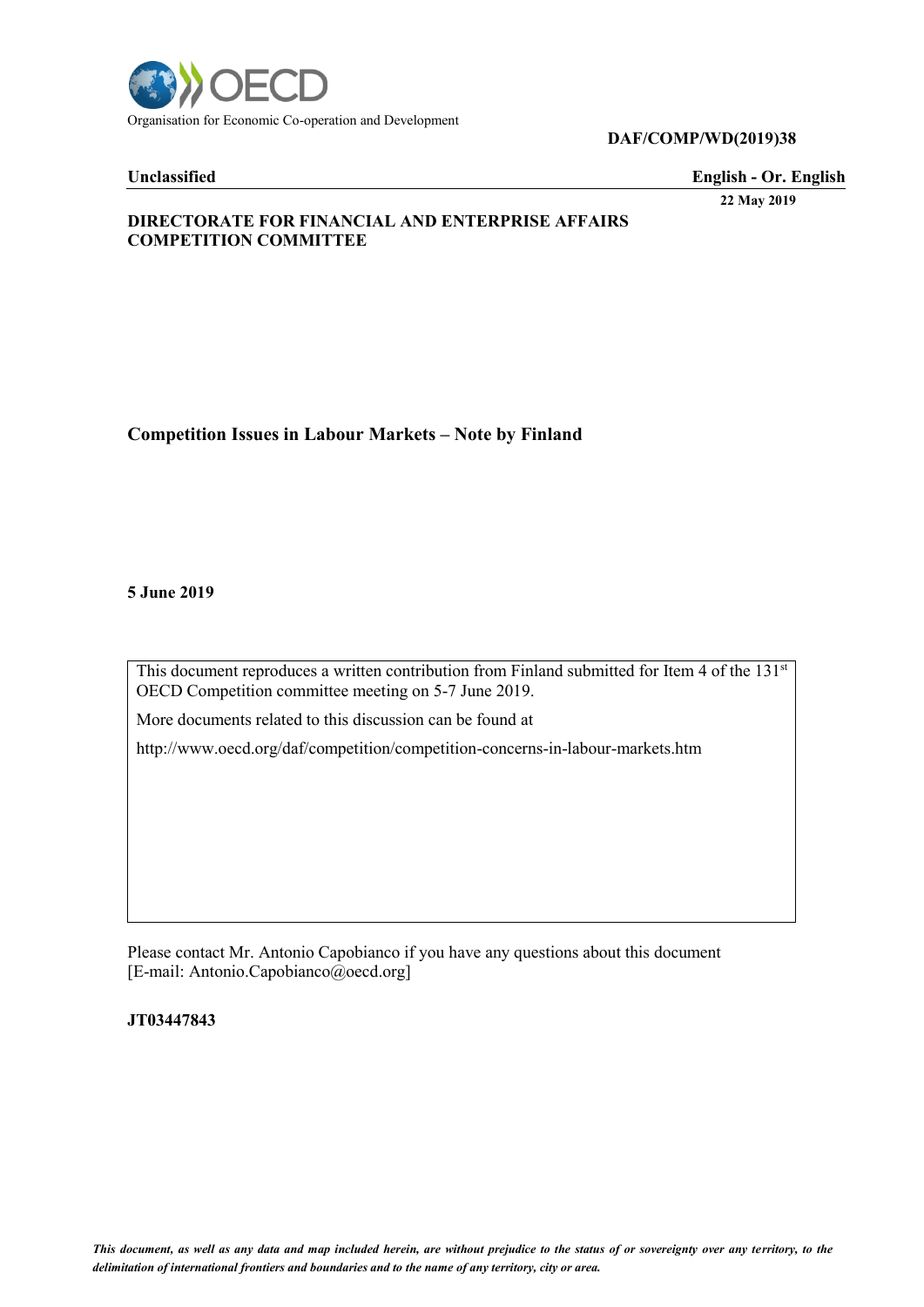# *Finland*

# **1. Introduction**

1. Competition issues regarding labour markets have been quite rare in Finland. There have been neither major competition problems nor cases. However, there are two issues, namely the use of non-compete agreements and the status of 'new self-employed', which have recently been raised and need to be analyzed more profoundly.

# **2. Non-compete agreements and competition**

### **2.1. The definition of non-compete agreements**

2. This section shortly describes the use of non-compete agreements in Finland, explaining their economic implications, relevant legislation and issues in enforcement of the law.

3. A non-compete agreement is a contract between an employee and an employer, where the employee agrees not to join a rival employer or to launch a competing business for a certain period after the current employment contract ends.

4. From an economic point of view, the purpose of the agreement is to protect relationship-specific investments made by the employer that, for some practical reason, cannot be contracted upon. Without a covenant not to compete, the employer may be unwilling to invest, as there is a risk that the employee joins a rival firm and takes the benefits of the investment there, while leaving the costs of the investment. By making it difficult for the employee to switch jobs, a non-compete agreement restores the employer's incentives to invest in the relationship.<sup>1</sup>

5. Especially in information-intensive sectors, where intellectual property rights are often hard to define, and businesses are linked to few key employees, non-compete clauses may be necessary for the employer to prevent information spillovers to rival firms. In this sense non-compete agreements can improve welfare in the society, by creating incentives to invest in human capital, intellectual property and customer relations.

6. But this is only part of the picture. Non-compete agreements are anti-competitive by definition and may thus have serious implications for the efficient functioning of both labour and product markets.<sup>2</sup> If non-compete clauses are routinely imposed on employees

<sup>1</sup> Acemoglu, Daron, "Training and Innovation in an Imperfect Labour Market", *The Review of Economic Studies* 64, 3 (1997), pp. 445--464.

<sup>&</sup>lt;sup>2</sup> Garmaise, Mark J, "Ties that truly bind: Noncompetition agreements, executive compensation, and firm investment", *The Journal of Law, Economics, and Organization* 27, 2 (2011), pp. 376--425. See also Fallick, Bruce, Fleischman, Charles A, and Rebitzer, James B, "Job-hopping in Silicon Valley: some evidence concerning the microfoundations of a high-technology cluster", *The Review of Economics and Statistics* 88, 3 (2006), pp. 472--481.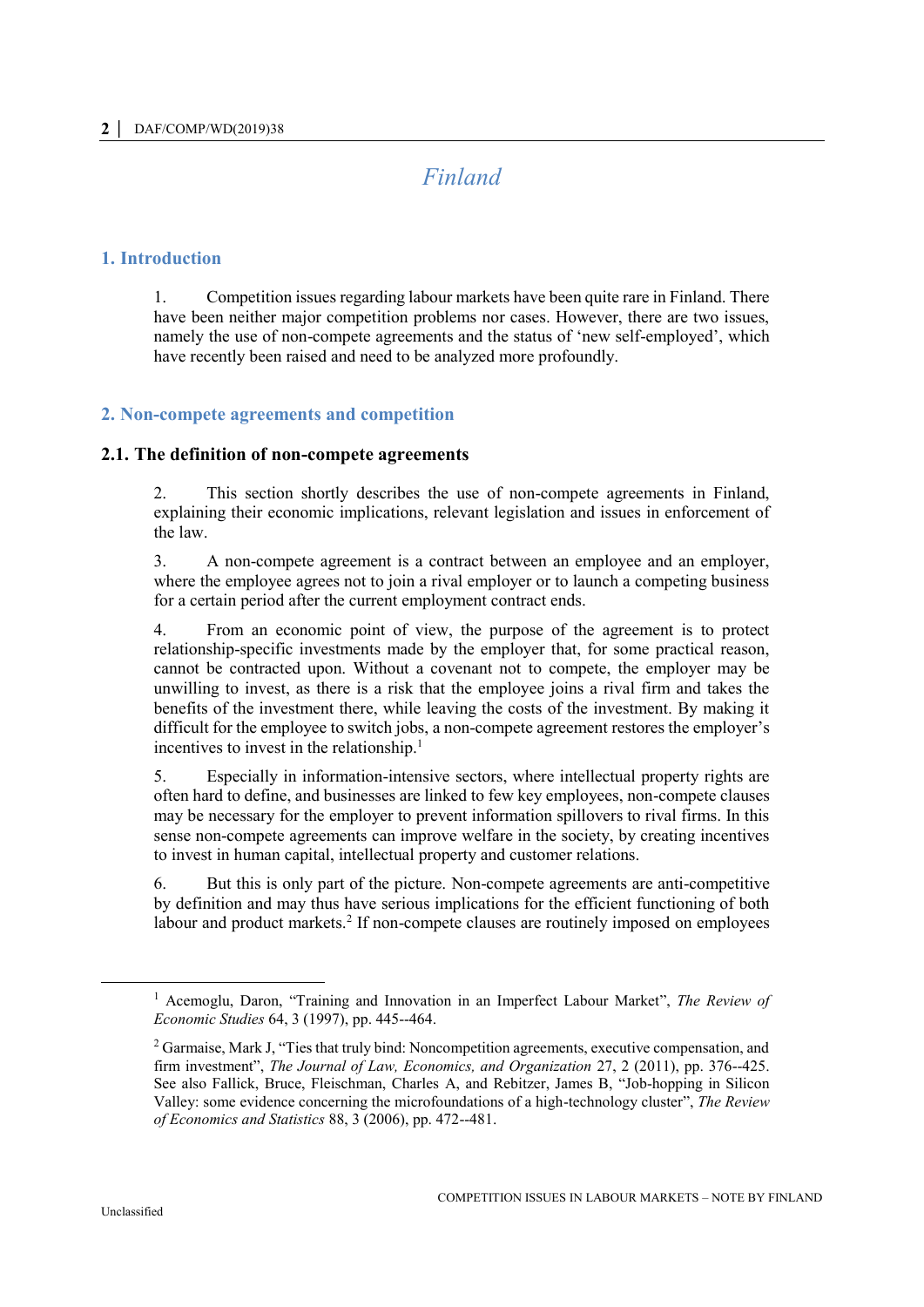without clear justifications, they prevent people from changing their jobs and joining more efficient firms or even starting more efficient businesses.<sup>3</sup>

7. In the US, where the regulation of non-compete agreements differs from state to state, there has been some empirical work on the subject. In California non-compete agreements are not enforceable, which some argue is partly the reason why Silicon Valley is so dynamic.<sup>4</sup> But perhaps the most interesting is the so-called Michigan experiment. In 1985 Michigan reformed its antitrust law, which had the seemingly inadvertent consequence of removing the prohibition on enforcing non-compete agreements. Empirical research shows that this reduced worker mobility in Michigan's labour market, especially for inventors and specialists.<sup>5</sup> Furthermore, there is evidence of a brain drain from Michigan to neighboring states.<sup>6</sup> These results suggest that the use of non-compete agreements must be carefully regulated, and the law efficiently enforced.

### **2.2. Regulation in Finland**

 $\overline{a}$ 

8. According to the Finnish Employment Contracts Act, during the term of employment, the employee's right to embark on competing activity is limited. Yet this rule does not readily extend to time after the employment relationship. Only for a particularly weighty reason, related to the business of the employer or the employment relationship at hand, the parties can legally sign a non-compete agreement that limits the employee's freedom after the employment relationship ends.

9. Examples include protecting the employer's trade secrets, know-how or existing customer relations, which cannot be protected by other means. The maximum length of the restriction period is six months. If the employee receives a reasonable compensation for the agreement, the period can be extended to one year. Furthermore, the parties may agree on a contractual penalty, which the employee is obliged to pay for breaching the contract.<sup>7</sup> If the contract includes no such provision, the general principles of tort law apply.

10. From the economic perspective, the requirement that non-compete agreements can be made only for a particularly weighty reason, seems appropriate. To ensure the efficient

<sup>5</sup> Marx, Matt, Strumsky, Deborah, and Fleming, Lee, "Mobility, skills, and the Michigan noncompete experiment", *Management Science* 55, 6 (2009), pp. 875--889. These results are verified by Belenzon, Sharon and Schankerman, Mark, "Spreading the word: Geography, policy, and knowledge spillovers", *Review of Economics and Statistics* 95, 3 (2013), pp. 884--903.

<sup>6</sup> Marx, Matt, Singh, Jasjit, and Fleming, Lee, "Regional disadvantage? Employee non-compete agreements and brain drain", *Research Policy* 44, 2 (2015), pp. 394 - 404.

 $<sup>7</sup>$  The penalty cannot exceed the amount of pay received by the employee for the six months</sup> preceding the end of the employment relationship.

<sup>3</sup> By analogy, see Aghion, Philippe and Bolton, Patrick, "Contracts as a Barrier to Entry", *The American Economic Review* 77, 3 (1987), pp. 388--401.

<sup>4</sup> See Gilson, Ronald J, "The legal infrastructure of high technology industrial districts: Silicon Valley, Route 128, and covenants not to compete", NYUl Rev. 74 (1999), pp. 575; Hyde, Alan, Working in Silicon Valley: Economic and Legal Analysis of a High-velocity Labor Market (Routledge, 2015); Franco, April M and Mitchell, Matthew F, "Covenants not to compete, labor mobility, and industry dynamics", Journal of Economics & Management Strategy 17, 3 (2008), pp. 581--606.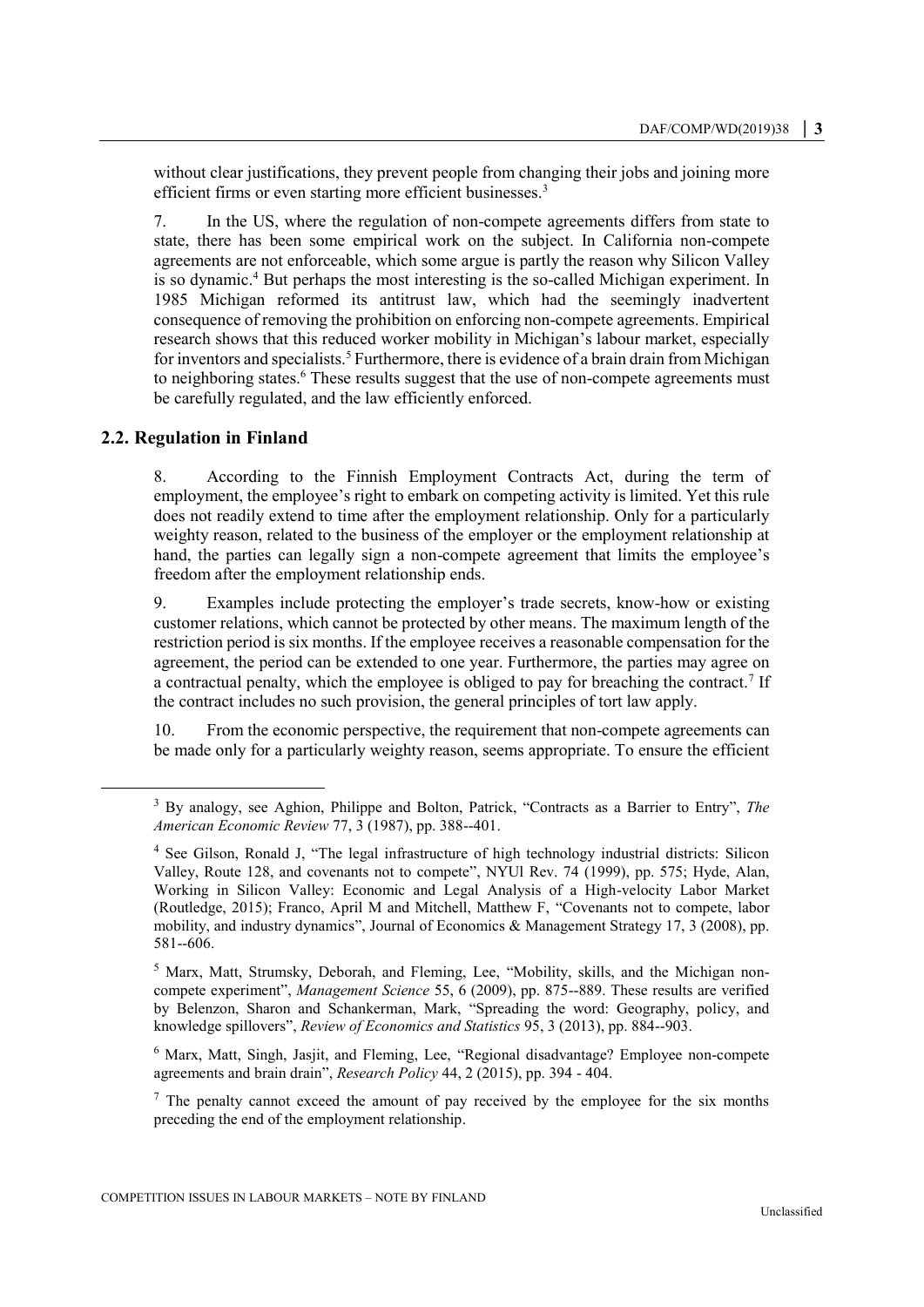#### **4 │** DAF/COMP/WD(2019)38

functioning of markets, covenants not to compete should be used only when they are necessary for welfare-improving investments, and cannot be replaced by less harmful agreements, such as non-disclosure agreements, payback clauses and non-solicitation agreements.

11. However, in practice, it seems that non-compete agreements are made automatically without assessing the relevant legal requirements. In Finland the use has dramatically increased in recent years. According to a survey, among highly educated people around 37% reports that their employment contract includes a non-compete clause, and such clauses are becoming even more common, being included in almost half of the new employment contracts signed by professionals. Furthermore, non-disclosure agreements are almost always signed together with non-compete clauses.<sup>8</sup>

12. The routine use of non-compete agreements suggests that either the current legislation or the regulatory control needs an update. A report produced by Aalto University economics working group offers several potential solutions. <sup>9</sup> First, an authority could control the use of non-compete agreements ex ante or ex post. The problem with ex ante control is its administrative burden, which could be reduced by an application fee charged to the employer only if the application is turned down. Alternatively, the law could require the employer to register the non-compete agreement for random inspection.

13. Second, if the employer had to compensate the employee also for restriction periods that are less than six months, this would certainly reduce the incentives to mechanically sign non-compete agreements. Finally, instead of strict non-compete agreements, the law could allow so-called option contracts, where the employer reserves the right to impose a restriction period on the employee by paying a predetermined amount of money when the employment contract ends.<sup>10</sup>

# **3. Self-employed and competition law**

### **3.1. The concepts of worker, self-employed and undertaking**

14. This section shortly describes the application of competition law to self-employed in Finland. The rights and obligations of a person depend very much on whether the person's status is a worker or an undertaking.

15. Workers are not as such undertakings within the meaning of competition law. Article 2 (1) of Finland's Competition Act states that the Act shall not be applied to

 $\overline{a}$ 

<sup>&</sup>lt;sup>8</sup> The survey was made by Akava, a trade union confederation of affiliates for highly educated people. Collecting information from more than 2,000 members of the union, the survey found that increasingly many of them have difficulties in switching jobs due to non-competes. The report is available in Finnish at http://www.akavaworks.fi/.

<sup>9</sup> Liski M, Nokso-Koivisto O, Pietola M, "Kilpailukieltosopimuksen periaatteellinen tarkastelu. Ajatuksia sääntelyn kehittämisen pohjaksi (In-depth review of non-competition agreements. Reflections for the development of regulation)", available in Finnish at http://www.akavaworks.fi/.

 $10$  The option contract is proposed by Krakel, Matthias and Sliwka, Dirk, "Should You Allow Your Employee to Become Your Competitor? On Noncompete Agreements in Employment Contracts", *International Economic Review* 50, 1 (2009), pp. 117--141.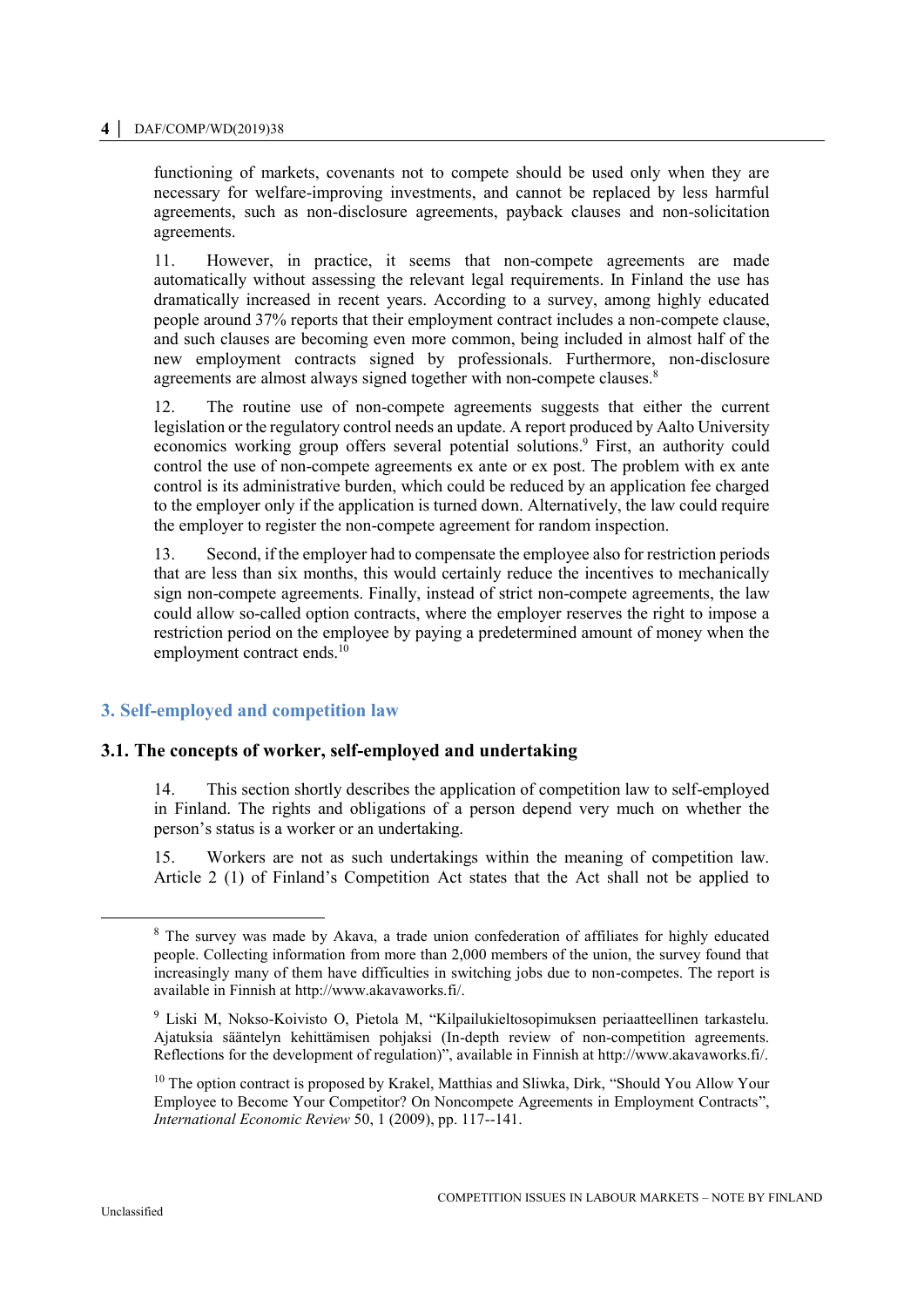agreements or arrangements which concern the labour market. The case law regarding Article 2 (1) has been scarce.<sup>11</sup> The exemption regarding labour market agreements does not apply to liberal professions. For example, the Finish Competition and Consumer Authority (FCCA) has prohibited the price recommendations by lawyers<sup>12</sup> and architects 13 .

16. In Finland the concept of self-employed does not have a clear legal definition. It is an umbrella term used to describe a group working alone, without personnel. It includes, for example, solo entrepreneurs, liberal professions, freelancers and grantees.<sup>14</sup> For liberal professions and owners of small businesses self-employment has long been the standard. According to a report<sup>15</sup> published in 2013, there were  $152.000$  self-employed in Finland, about 6% of the total working age population. The majority of self-employed, around 112.000, were solo entrepreneurs.

17. The application of competition law is determined by whether an undertaking is concerned. According to Article 4(1) of the Finland's Competition Act, an undertaking can be a natural person, or one or more private or public legal persons who engage in economic activity.

18. In 2011, the concept of undertaking was changed in the reform of the Competition Act, so that it now corresponds to the concept of an undertaking under EU competition law. As stated in the Government's bill<sup>16</sup>, the effective application of EU competition law requires that the concept of an undertaking, which also defines the scope of the prohibition provisions, is applied in a manner consistent with EU competition law. The amendment sought to ensure a uniform interpretation of the scope of the prohibition provisions of the Competition Act and EU competition law.

19. EU competition law has autonomous definitions both for a worker and an undertaking. Their definitions is a matter of EU law, ultimately determined by the EU courts. In the case-law of the CJEU, the concept of an undertaking is broadly defined and encompasses every entity engaged in economic activity by offering goods or services on a given market regardless of the legal status of the entity and the way in which they are financed.<sup>17</sup> Traditional self-employed, such as doctors<sup>18</sup>, lawyers<sup>19</sup>, and custom agents<sup>20</sup>, are typically considered as undertakings.

<sup>14</sup> Pärnänen, Anna & Sutela, Hanna: "Itsensätyöllistäjät Suomessa 2013", 2014, p. 13.

<sup>15</sup> Ibid., p. 3, 7-8.

 $\overline{a}$ 

<sup>16</sup> Government's Bill for Competition Act, HE 88/2010, p. 56.

 $17$  C-41/90 Klaus Höfner ym. ECR I-01979, paragraph 21; C-180/98 Pavlov, paragraph 75.

<sup>18</sup> C-180-184/98 Pavlov, paragraphs 76-77.

 $19$  C-309/99 Wouters, paragraphs 48-49.

 $11$  See, however, the prohibition of subcontracting in the paper industry. FCCA decision, 8 October 2010.

<sup>&</sup>lt;sup>12</sup> FCCA decision, 19 October 1992.

<sup>&</sup>lt;sup>13</sup> FCCA decision 14 August 1991.

<sup>20</sup> C-35/96 Commission v. Italy, paragraphs 36-37.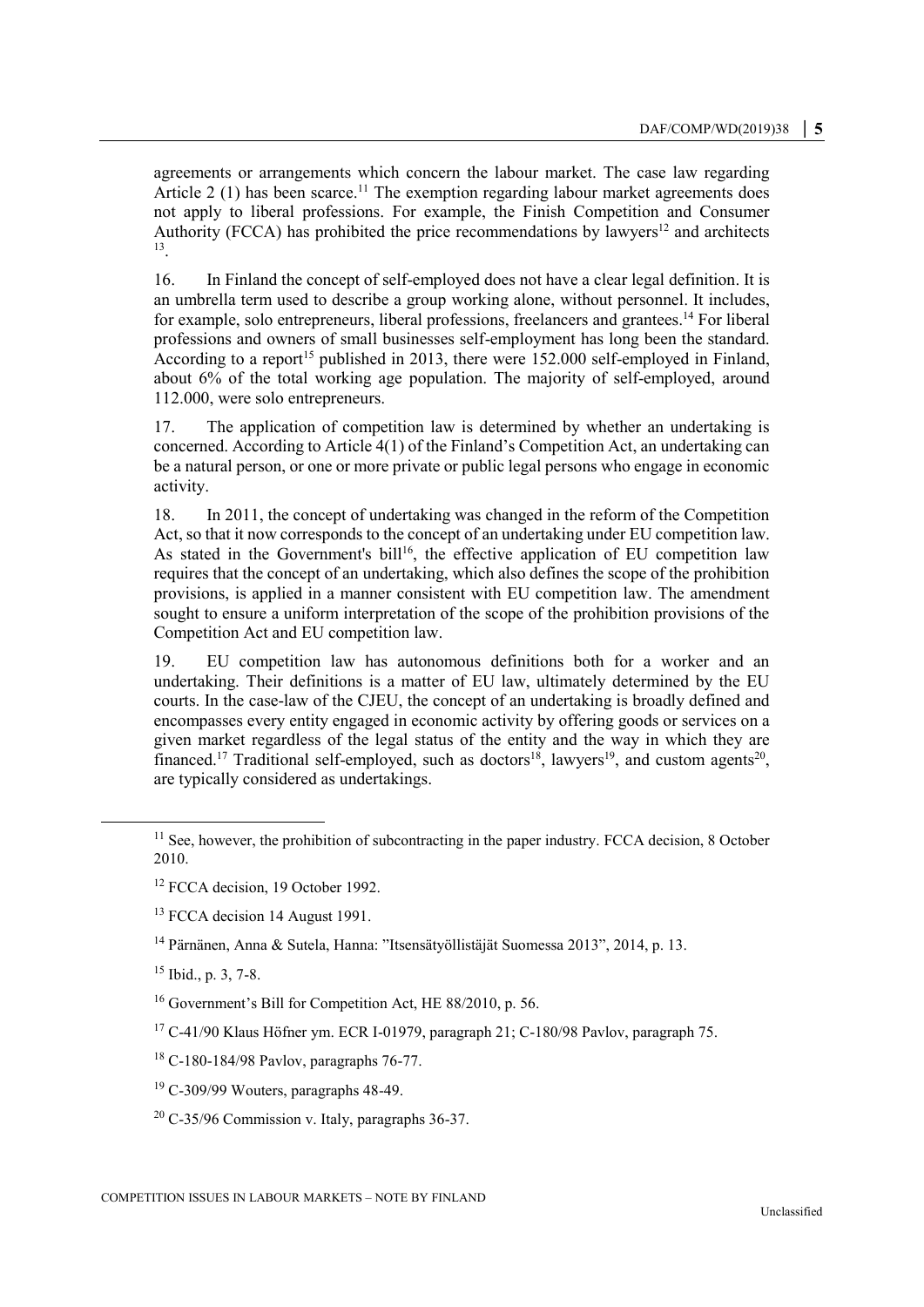20. The FCCA has applied the same principles regarding, for example, lawyers<sup>21</sup> and architects <sup>22</sup> already before the harmonization of undertaking concept; they have long fallen within the scope of the national competition rules.

# **3.2. 'New self-employed' and bogus self-employed**

21. The category of self-employment has become wider. Today it has been said that new kinds of self-employed have emerged.<sup>23</sup> The 'new self-employed' significantly differ from the traditional self-employed. They have not necessary chosen their position voluntarily but are often forced to work without an employment contract. The 'new selfemployed' are not in the same independent and economically secure position as many traditional self-employed, such as lawyers, but they may have to bear a considerable risk. The bargaining position of the 'new self-employed' can be weak. As a result, they may share more characteristics with workers than with entrepreneurs.

22. The so-called 'new self-employed' are the consequence of a platform economy, where matchmaking platforms have arranged work to be contracted on demand. As a result, the income of 'new self-employed' may consist of payments from different platforms.

23. There has also been a public debate on bogus or false self-employment. It refers to a situation where work is formally carried out by self-employed, but in fact the working conditions are comparable to those of the employee and the legal tests would likely define them as employees.<sup>24</sup>

24. It may also be typical that there is only one client, namely a former employer. The former employer may have outsourced the work and self-employed is carrying out professional activity under the authority and subordination of former employer. Outsourcing may be due to avoidance of taxes, social security contributions or other liabilities.

# **3.3. In-between an undertaking and a worker**

25. The legal effect of competition law regarding the 'new self-employed' cannot be categorically deduced from the concept itself because of its heterogeneity. Some 'new selfemployed' appear to be considered as undertakings in competition law, whereas others are workers. As a result, the distinction drawn between undertakings and workers becomes important.

26. Thus far there has been no national case law regarding the 'new self-employed' in Finland. However, the CJEU<sup>25</sup> has made a distinction between genuine self-employed and "false self-employed": the latter are not to be considered undertakings when applying competition rules. Thus, a collective bargaining agreement covering them falls outside the

<sup>21</sup> FCCA decision, 19 October 1992.

 $22$  FCCA decision 14 August 1991.

<sup>&</sup>lt;sup>23</sup> Daskalova, Victoria: "Regulating the New Self-Employed in the Uber Economy: What Role for EU Competition Law?" 19 German Law Journal 3, 2018, pp. 462-470.

<sup>24</sup> Pärnänen, Anna & Sutela, Hanna: "Itsensätyöllistäjät Suomessa 2013", 2014, p. 125.

 $25$  C-413/13 FNV Kunsten Informatie en Media v Staat der Nederlanden